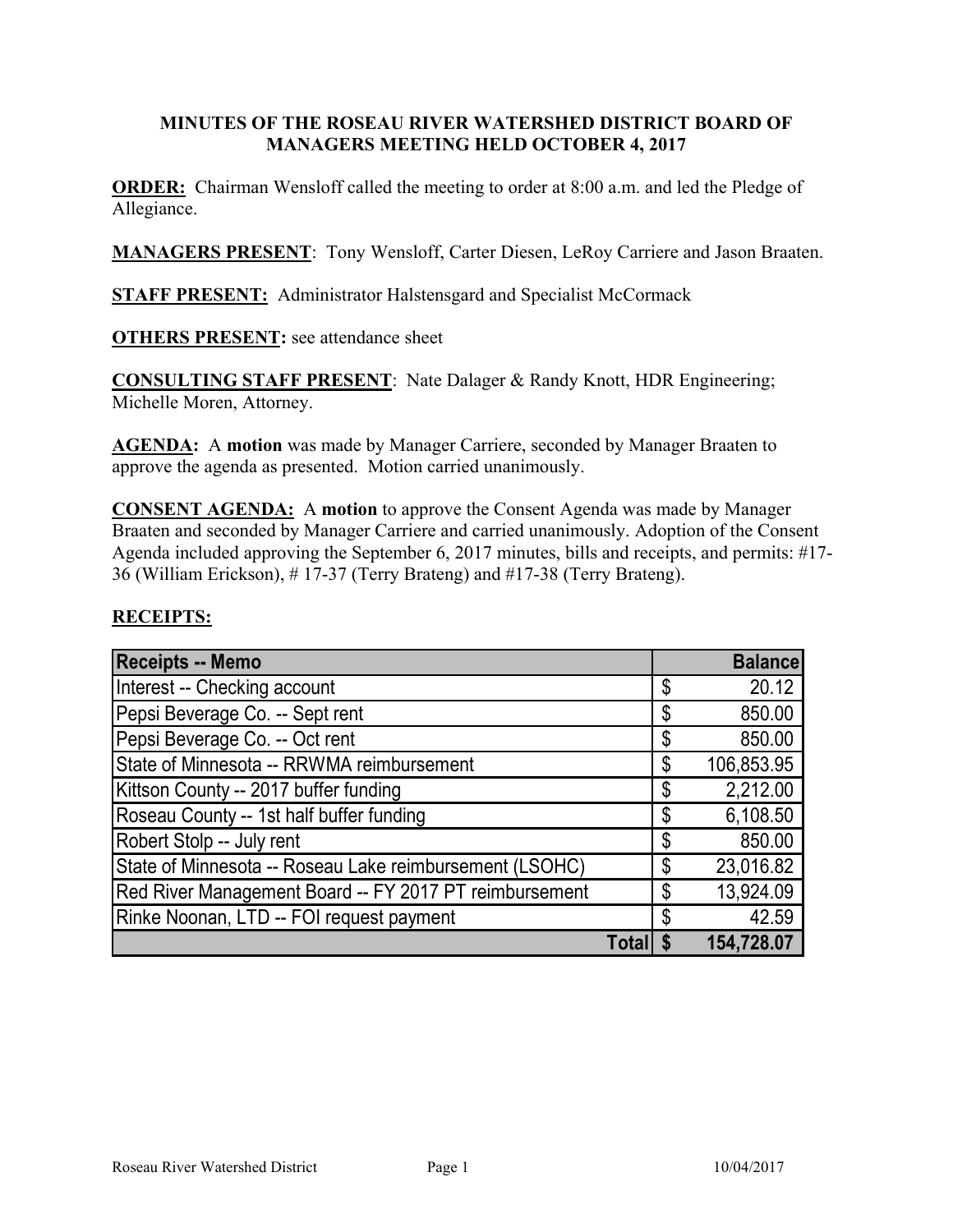| <b>Bills</b>                                                  | <b>Amount</b>             |            |
|---------------------------------------------------------------|---------------------------|------------|
| Tracy Halstensgard -- Salary & insurance                      | \$                        | 4,360.58   |
| Torin McCormack -- Salary & insurance                         | $\overline{\$}$           | 4,640.58   |
| Tracy Halstensgard -- mileage and reimbursement               | $\overline{\mathbb{S}}$   | 291.58     |
| Torin McCormack -- mileage and reimbursement                  | \$                        | 350.00     |
| LeRoy Carriere -- per diem & expenses                         | $\overline{\$}$           | 138.52     |
| Carter Diesen -- per diem & expenses                          | $\overline{\$}$           | 172.76     |
| Jason Braaten -- per diem & expenses                          | \$                        | 243.10     |
| Cody Schmalz -- per diem & expenses                           | $\overline{\$}$           | 120.10     |
| Tony Wensloff -- per diem & expenses                          | $\overline{\$}$           | 156.73     |
| PERA -- employer / employee contribution                      | \$                        | 1,520.32   |
| Internal Revenue Service -- withholding                       | $\overline{\$}$           | 3,710.79   |
| MN State withholding -- Payroll tax withheld                  | $\overline{\$}$           | 658.00     |
| Sjobergs TV -- internet & phone                               | $\overline{\mathbb{S}}$   | 150.78     |
| Marco -- copier maintenance                                   | $\overline{\$}$           | 78.96      |
| Minnesota Energy -- natural gas bill                          | $\overline{\mathbb{S}}$   | 154.22     |
| City of Roseau -- utilities                                   | $\overline{\$}$           | 227.56     |
| Roseau Ace Hardware -- straps                                 | $\overline{\$}$           | 59.83      |
| Cardmember Services -- out of town meeting & misc. expenses   | $\overline{\$}$           | 863.52     |
| Moren Law Office -- legal fees                                | $\overline{\mathfrak{s}}$ | 937.50     |
| Houston Engineering -- Beltrami Project                       | $\overline{\$}$           | 8,359.75   |
| Multi Office Products, Inc -- supplies                        | $\overline{\$}$           | 153.53     |
| SuperOne Foods -- food for meetings                           | $\overline{\mathfrak{s}}$ | 117.75     |
| Claire Kjersten -- Mowing Duxby                               | $\overline{\$}$           | 1,237.50   |
| Rinke-Noonan -- ditch transfer memo                           | $\overline{\$}$           | 132.50     |
| Auto-Owners Insurance -- insurance                            | \$                        | 929.72     |
| Patrick Moren -- legal fees                                   | $\overline{\$}$           | 937.50     |
| HDR engineering -- Whitney Lake invoices for 8/6/17 to 9/2/17 | $\overline{\mathcal{S}}$  | 29,753.40  |
| HDR engineering -- invoices for 8/6/17 to 9/2/17              | \$                        | 20,974.96  |
| WMA-\$10,784.43; Duxby - \$749; SD51 - \$9,441.53             |                           |            |
| R & Q Trucking, Inc -- installation of sheetpile              | \$                        | 38,000.00  |
|                                                               | $\overline{\mathbf{s}}$   | 119,432.04 |

**DELEGATIONS:** There were no delegates for the meeting.

# **NEW BUSINESS:**

 Specialist McCormack informed the board that Jack Swanson requested to revisit the purchase of the triangle piece adjacent to land owned by the Swanson family on the West Intercept project.

**OLD BUSINESS:** No Old Business at this meeting.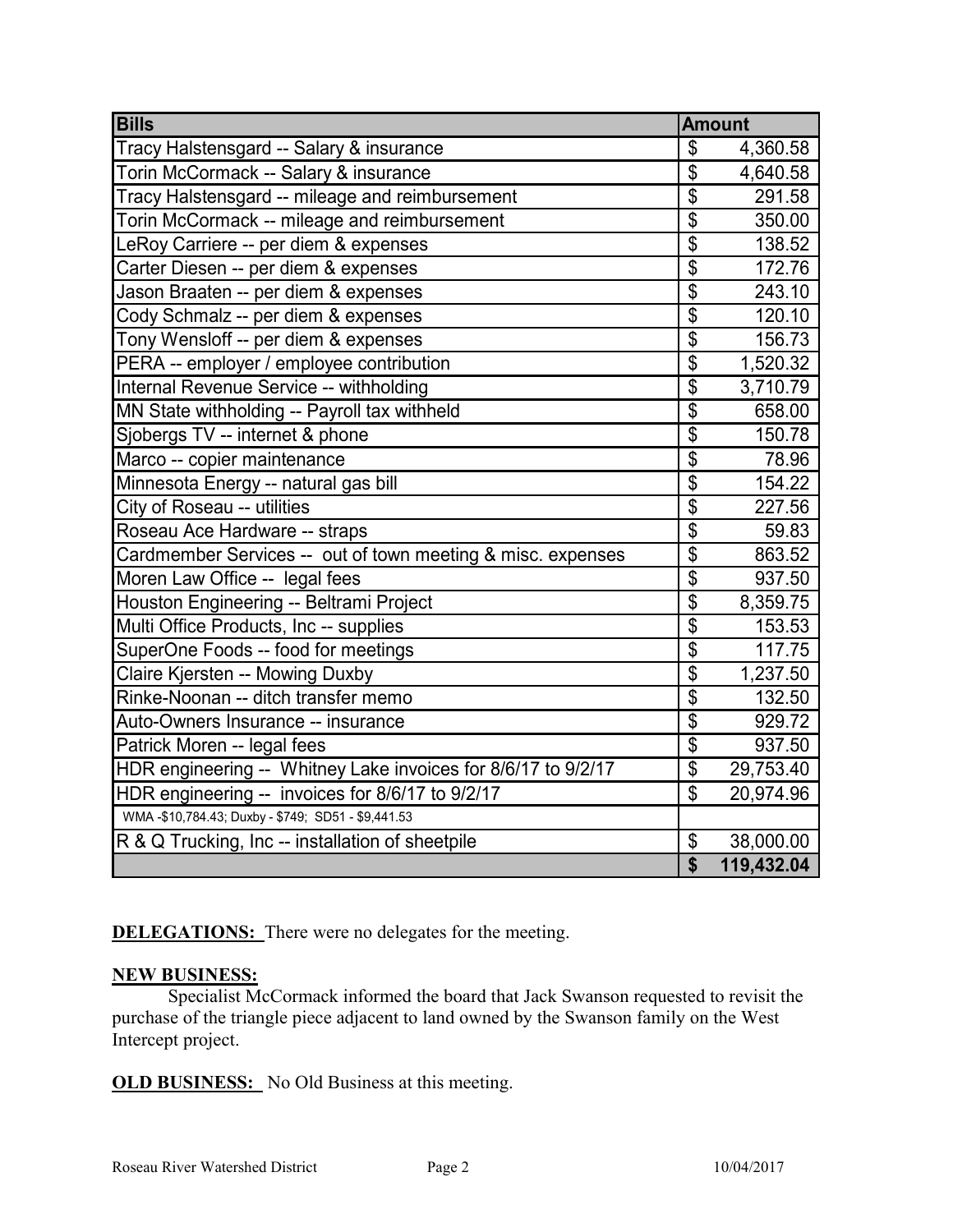## **PROJECTS:**

**RRWMA:** Engineer Dalager informed the board that the installation of the sheet pile was complete and went well. Minor touch-up will be needed in the spring. Specialist McCormack discussed the monitoring and mitigation for the project.

**Roseau Lake Project:** Specialist McCormack discussed the mitigation work that has been ongoing. Administrator Halstensgard spoke about the upcoming PT meeting and a conference call discussing the Recreational Plan. There was extensive discussion on how the project will be moving forward and project timeline.

**Whitney Lake:** Manager Braaten updated the board on the Project Team meeting. There was discussion on the timeline and funding for the components of the project. There was discussion on scheduling a meeting with landowners on WD 3  $\&$  CD 16. It was the consensus to hold off scheduling a meeting until after harvest and hunting season.

**Beltrami:** The project team concurred with the Board's recommendation to submit the revised Purpose and Need and advance the modeling to the upper reaches of the ditches.

# **PERMITS:**

Specialist McCormack discussed permit #17-39 (RCHD). A **motion** was made by Manager Carriere, seconded by Manager Diesen to rescind the petition to the Roseau County Board based on the letter for Attorney Kolb and the intent to install an 18" CMP. Motion carried unanimously. A **motion** was made by Manager Carriere, seconded by Manager Braaten to approve permit #17-39 as submitted. Motion carried unanimously.

Manager Schmalz arrived at 9:04 am.

Specialist McCormack discussed permit #17-40 (RCHD). There was discussion on issues with other ditch cleaning in the area due to soil types. A **motion** was made by Manager Carriere, seconded by Manager Schmalz to approve the permit with the condition of implementation of erosion control measures as directed by Watershed staff. Motion carried with Manager Diesen opposed.

Specialist McCormack discussed permit #17-41 (William Erickson). A **motion** was made by Manager Carriere, seconded by Manager Diesen to approve the permit as submitted. Motion carried with Chairman Wensloff abstaining.

Specialist McCormack discussed permit #17-42 (Richard Magnusson). A **motion** was made by Manager Braaten, seconded by Manager Schmalz to approve the permit as submitted. Motion carried unanimously.

## **REPORTS:**

**RRWMB:** Manager Carriere discussed the following items:

- Changes to the statutes recommended by MAWD & RRWMB
- Executive Director applicants